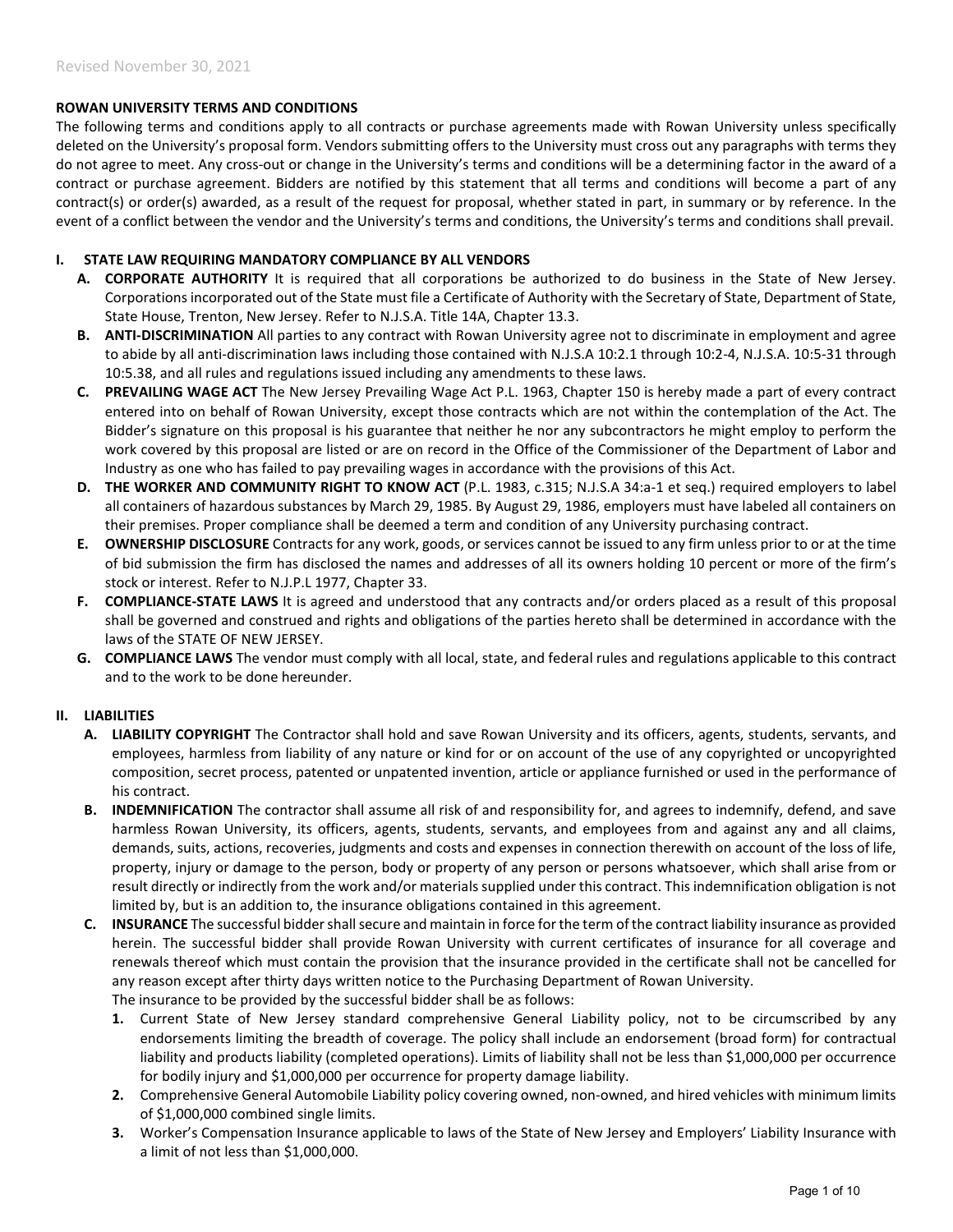Upon request, the successful contractor will provide certificates of such insurance to the Purchasing Department of Rowan University, prior to the start of the contract and periodically during the course of a multi-year contract.

- **III. TERMS GOVERNING ALL PROPOSALS TO ROWAN UNIVERSITY PURCHASING DEPARTMENT** (Unless Otherwise Specified in Bid Specifications)
	- **A. CONTRACT AMOUNT** The estimated amount of the contract(s), as stated in Rowan University's Advertised Bid Proposal Form, shall not be construed as either the maximum or the minimum amount which the University shall be obligated to order as the result of this proposal or any contract entered into as a result of this proposal.
	- **B. CONTRACT PERIOD AND EXTENSION OPTION** If, in the opinion of the University's Purchasing Director, it is in the best interest of the University to extend any contracts entered into as a result of this proposal for a period of all or any part of a year, the contractor will be so notified of the University's Purchasing Director intent at least 30 days prior to the expiration date of the existing contract. If the extension is acceptable to the contractor, at the original prices and on the original terms, notice will be given the contractor by the University's Purchasing Director in writing. In such cases a net Performance Bond must be submitted by the contractor on a pro rata basis of the original Performance Bond to cover the period of the extension, at the sole discretion of the University.
	- **C. UNIVERSITY RIGHT TO REJECT ALL BIDS** The University reserves the right to reject any or all bids, or to award in whole or in part if deemed to be in the interest of the University. In the case of tie bids orders shall be awarded to the vendor or vendors best meeting all specifications and conditions.
	- **D. VENDOR RIGHT TO PROTEST‐INTENT TO AWARD** Except in cases of emergency, bidders have the right to protest the University's proposed award of the contractor as announced in the notice of intent to award. Unless otherwise stated, a bidder's protest must be received no later than 48 hours after the date on the notice of intent to award. In cases of emergency, the University may eliminate the right to protest. Bidder's protest must be in writing and delivered to the University's Purchasing Director. The protests much include the specific grounds for challenging the award. Within one week of receipt of the written protest, the University's Purchasing Director shall give written notification of the University's acceptance or rejection of the protest. In cases of rejection, the Bidder has the right to request a hearing. Such request must be made within 48 hours of the date of notice of rejection. If a hearing is requested, the University's Purchasing Director will schedule it and send written notice to the Bidder no later than one week prior to the date scheduled for the hearing. The University's approved hearing officer will preside at the hearing and may call any person he/she deems necessary to testify. Should the Bidder fail to attend, it shall be considered a retraction of his protest. The University's hearing officer shall render the University's decision within one week of the end of the hearing and give a written copy to the Bidder.

## **E. TERMINATION OF CONTRACT**

- **1. Change of Circumstances**–Where circumstances and/or the needs of the University significantly change, or the contract is otherwise deemed no longer to be in the public interest, the University's Purchasing Director may terminate a contract entered into as a result of this bid, upon no less than 30 days notice to the vendor and an opportunity to respond.
- **2.** For cause:
	- **a.** Where a vendor fails to perform or comply with a contract, and fails to respond or comply with the written complaint of the University Purchasing Director, the University Purchasing Director may terminate the contract upon 10 days notice to the vendor with an opportunity to respond.
	- **b.** Where a vendor continues to perform a contract poorly as demonstrated by formal complaints, late delivery, poor performance of service, short‐shipping, etc. so that the University Purchasing Director is repeatedly required to issue written complaints, the University Purchasing Director may terminate the contract upon 10 days notice to the vendor with an opportunity to respond. In cases of emergency the University Purchasing Director may shorten the time periods of notification and may dispense with an opportunity to respond.
- **F. SUBCONTRACTING OR ASSIGNMENT** The contract may not be sub‐contracted or assigned by the contractor, in whole or in part, without the prior written consent of the Rowan University Purchasing Director. Such consent, if granted, shall not relieve the contractor of any of his responsibilities under the contract. In the event that bidder proposes to subcontract the services to be performed under the terms of the contract award, he shall state so in his bid and attach for approval a list of said subcontractors and an itemization of the services to be supplied by them. Nothing contained in the specifications shall be construed as creating any contractual relationship between any subcontractor and the University.
- **G. PERFORMANCE GUARANTEE OF BIDDER** The bidder hereby certifies that: The equipment offered is standard new equipment, and is the manufacturer's latest model in production with parts regularly used for the type of equipment offered, that such parts are all in production and not likely to be discontinued; also, that no attachment or part has been substituted or applied contrary to manufacturer's recommendations and standard practice.
	- **1.** All equipment supplied to the University and operated by electrical current is UL listed.
	- **2.** All new machines are to be guaranteed for a period of one year from time of delivery and/or installation and prompt service rendered without charge, regardless of geographic location.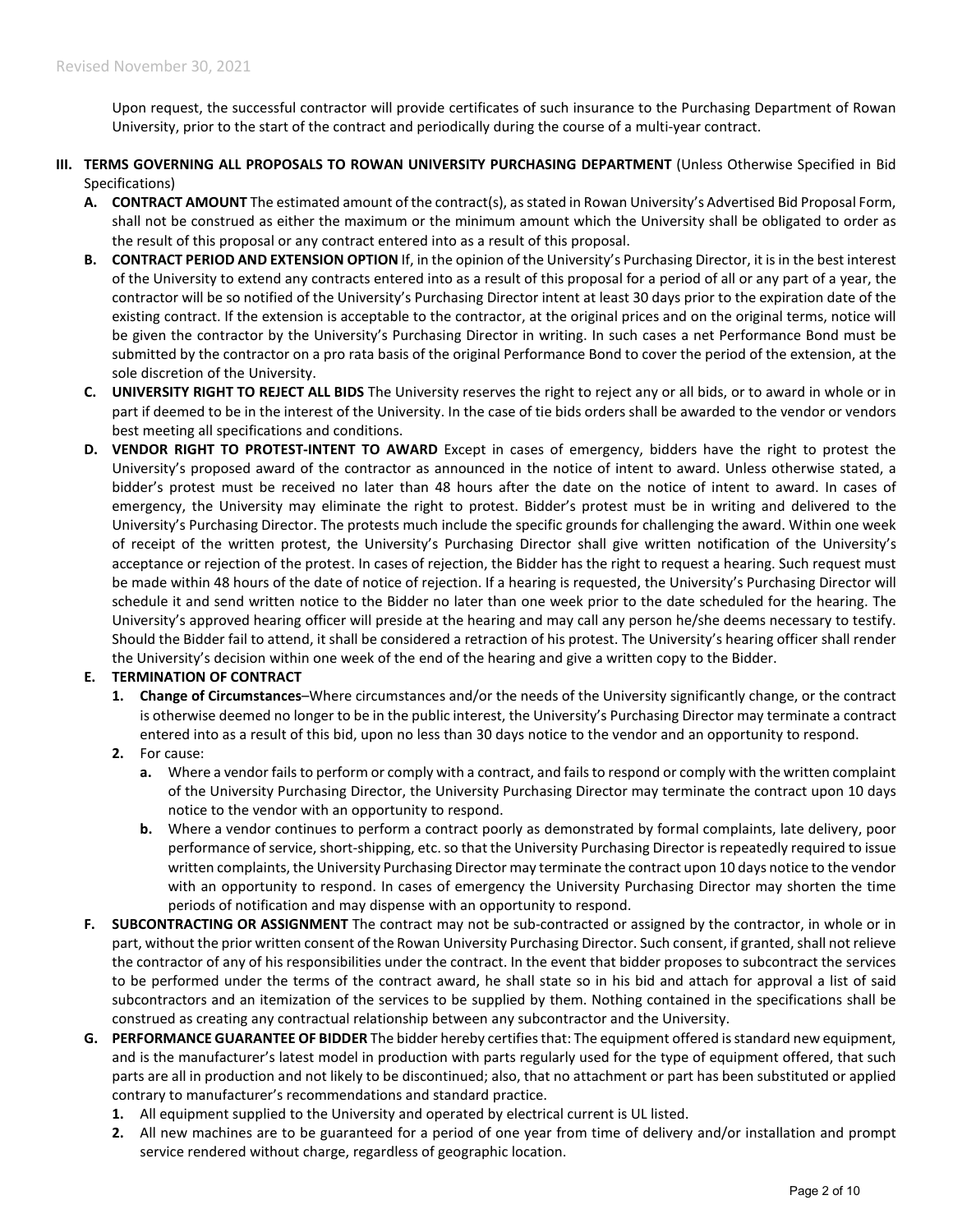- **3.** Sufficient quantities of parts necessary for proper service to equipment will be maintained at distribution points and service headquarters.
- **4.** Trained mechanics are regularly employed to make necessary repairs to equipment in the territory from which the service request might emanate within 48‐hour period or within the time accepted as industry practice.
- **5.** The contractor shall immediately replace any material, which is rejected for failure to meet the requirements of the University.
- **6.** All services rendered to the University shall be performed in strict and full accordance with the specifications as agreed to in the contract. A service contract shall not be considered complete until final approval by the University is rendered. Payment to vendors for such services rendered may not be made until final University approval is given.
- **H. DELIVERY GUARANTEES** Deliveries shall be made at such time and in such quantities as ordered in strict accordance with conditions contained in the proposal. The vendor shall be responsible for the delivery of material in first class condition to the University in accordance with good commercial practice. Items delivered must be strictly in accordance with bid specifications.
	- **1.** In the event delivery of goods or services is not made within the number of days stipulated under the schedule defined in the specifications, the University may at its option obtain the material or service from any available source, the difference in price, if any, to be paid by the contractor failing to meet his commitments.
- **I. BID ACCEPTANCES AND REJECTIONS** Bids shall be automatically rejected for any of the following causes:
	- **1.** No signature in the bid document;
	- **2.** Bids received after date and time specified on bid request form;
	- **3.** Bid fails to provide price information;
	- **4.** Failure to provide required security;
	- **5.** Failure to attend a mandatory Bidder's conference or site inspection;
	- **6.** Failure to initial any alteration of essential information such as price;
	- **7.** Essential information such as price and product description submitted only in pencil;
	- **8.** Failure to comply with State of New Jersey Affirmative Action Guidelines promulgated pursuant to Chapter 127.P.L. 1975.
- **J. UNIVERSITY'S RIGHT TO INSPECT BIDDER'S FACILITIES** The University reserves the right to inspect the bidder's establishment before making an award.
- **K. MAINTENANCE OF RECORDS** The contractor shall maintain records for products and/or services delivered against the contract for a period of three (3) years from the date of final payment. Such records shall be made available to the University upon request.

## **IV. TERMS RELATING TO PRICE QUOTATION**

- **A. PRICE FLUCTUATIONS DURING CONTRACT** All prices quoted shall be firm and not subject to increase during the period of the contract unless agreed to in writing by the University.
	- **1.** In the event of a manufacturer's price decrease during the contract period, the University shall receive the full benefit of such price reduction on any undelivered purchase order and on any subsequent order placed during the contract period. The University must be notified in writing of any price reduction within five (5) days of the effective date.
- **B. DELIVERY COSTS** Unless noted otherwise in the specification, all prices for items in bid proposals are to be submitted F.O.B. Destination. Proposals submitted other than F.O.B. Destination may not be considered. Regardless of the method of quoting shipments, the vendors shall assume all liability and responsibility for the delivery of merchandise in good condition to the University unless otherwise specified. Unless otherwise specified, F.O.B. Destination does not cover "spotting" but does include delivery on the receiving platform of the University or the designated receiving points indicated on the Purchase Order. No additional charges will be allowed for any transportation costs resulting from partial shipments made a vendor's convenience when a single shipment is ordered. The weights and measures of the University shall govern.
- **C. C.O.D. TERMS** Unless otherwise stated in the Request for Proposal, C.O.D. Terms are not acceptable as part of a bid proposal and are cause for automatic rejection of a bid.
- **D. TAX CHARGES** The University is exempt from State sales or use taxes and Federal excise taxes. They must not be included in the vendor's price quotations.
- **E. PAYMENT TO VENDORS** Payments for goods and/or services purchased by the University will be made only against the Contractor's Invoice. The contractor's Invoice in duplicate together with original Bill of Lading, express receipt and other related papers must be sent to the University on the date of each delivery.
- **V. CASH DISCOUNTS** Cash discounts for periods of less than 10 days will not be considered as factors in the award of contracts for purposes of determining the University's compliance with any discount offered.
	- **A.** A discount period shall commence on the day the University receives a properly executed Contractor's Invoice for products and services that have been duly accepted by the University in accordance with the terms, conditions, and specifications of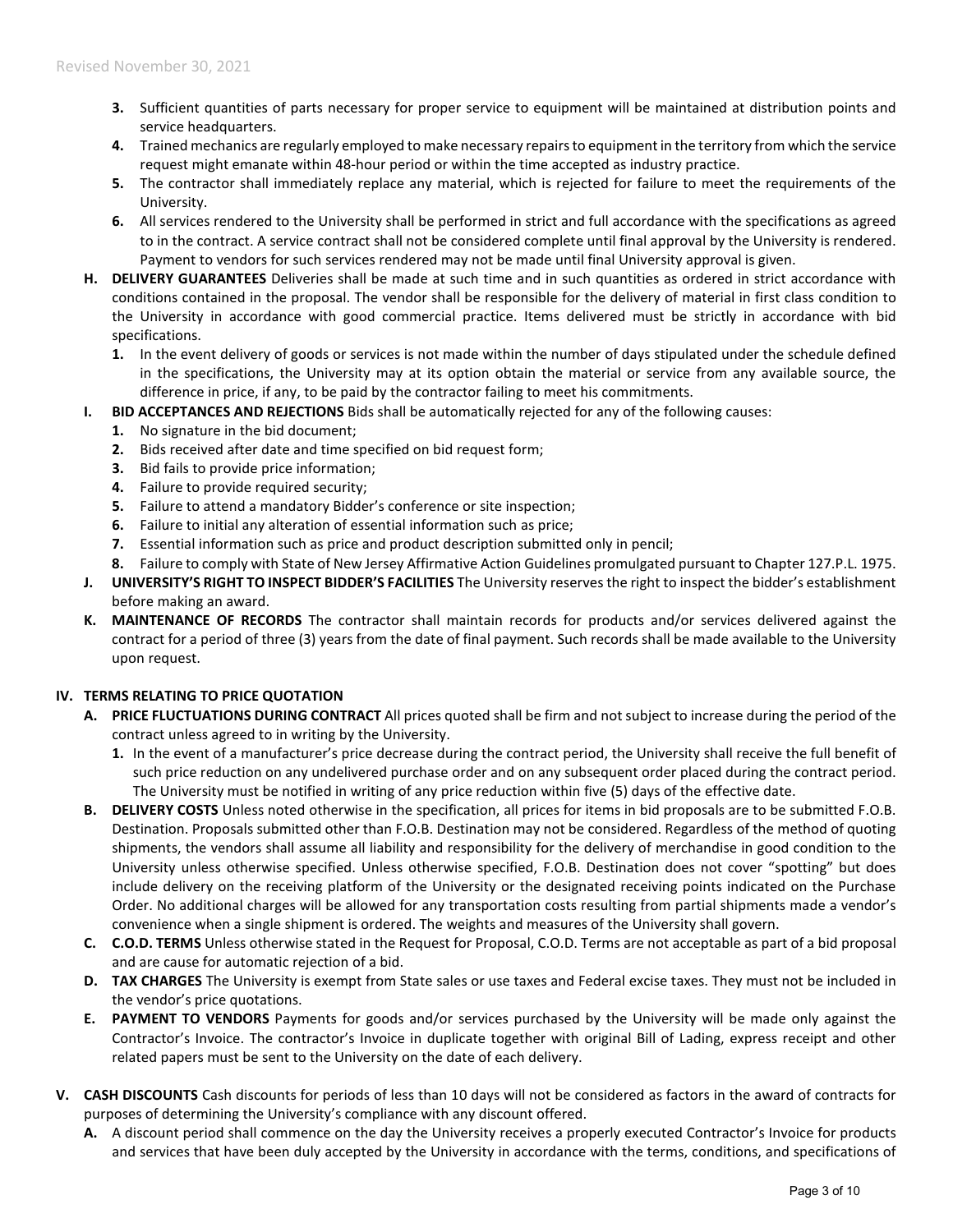the Contract/Purchase Order. If the invoice is received prior to delivery of the goods and services, the discount period begins with the acceptance of the goods or services.

**B.** The date on the check issued by the University in payment of that invoice shall be deemed the date of the University's payment of that invoice.

#### **VI. HAZARDOUS MATERIALS**

REFERENCES: 29 CFR 1910, SUBPART H AND PART .1200 NJAC TITLE 9, Chapter 59 et. al.

- **A.** All hazardous materials used on the campus by any contractor are required to have a Material Safety Data Sheet (MSDA) filed with the Safety Office.
- **B.** All hazardous materials left on‐site and not consumed or used by the end of the daily work shift by a contractor's crew must be labeled and marked in accordance with the appropriate sections of the New Jersey Worker and Community Right-to-Know Act.
- **C.** In summary, this act required labels identifying the top five constituents of a product, hazardous or non‐hazardous, by common chemical name and Chemical Abstract Service (CAS) Number.
- **D.** Most products manufactured or packaged outside of New Jersey do not meet this requirement without additional action on the part of the end item user or consumer.
- **E.** All requirements of the United States Environmental Protection Agency (US EPA) as outlined in 40 CFR must also be complied with. STORAGE ON SITE/CAMPUS: All hazardous materials stored on site or on campus must be secured to prevent unauthorized use or contact with campus affiliates or the general public. In addition, all stoppage must meet the technical requirements of the NJ DEP or DCA, or the University; whichever is more stringent.
- **F. DISPOSAL:** All contractor owned or furnished residue or surplus hazardous material must be removed from the campus immediately after being classified as "waste", or when they are no longer usable for the project they were brought on to the campus to support. The University will not accept any hazardous materials for disposal or storage for any reason at any time from any contractor.
- **G.** For additional information contact the University Safety Office.

#### **VII. RIGHT TO AUDIT**

Pursuant to N.J.A.C. 17:44-2.2, Rowan University and the State, including the Office of the Comptroller, has the authority to audit or review contract records that are relevant records of private vendors or other persons entering into contracts with covered entities are subject to audit or review by OSC pursuant to N.J.S.A. 52:15C-14(d).

#### **VIII. MAINTENANCE OF RECORDS**

The vendor shall maintain records for products and/or services delivered against the contract for a period of five (5) years from the date of final payment unless otherwise specified in the bid. Such records shall be made available to the University and the State, including the Comptroller, for audit and review.

**IX. EXECUTIVE ORDER NO.166** Pursuant to Executive Order No. 166, signed by Governor Murphy on July 17, 2020, the Office of the State Comptroller is required to make all approved State contracts for the allocation and expenditure of COVID-19 Recovery Funds available to the public by posting such contracts on a State website. Such contracts will be posted on the New Jersey transparency website developed by the Governor's Disaster Recovery Office (GDRO Transparency Website). Accordingly, the OSC will post a copy of the Contract, including the winning Bidder's proposal and other related Contract documents for the above Contract on the GDRO Transparency website.

## **X. DIANE B. ALLEN EQUAL PAY ACT**

- **A.** Any employer, regardless of the location of the employer, who enters into a contract with a public body to provide qualifying services to the public body shall provide a report to the Commissioner of Labor and Workforce Development, in a form issued by regulation promulgated by the commissioner, of information regarding the compensation and hours worked by employees categorized by gender, race, ethnicity, and job category. Data regarding compensation and hours worked by employees shall be reported in the form by pay bands to be established by regulation promulgated by the commissioner. The commissioner may establish a standard presumption for the number of hours worked by a fulltime employee or by a part-time employee for whom an employer does not track actual hours worked. An employer shall provide a report for each establishment of the employer.
- **B.** Any employer, regardless of the location of the employer, who enters into a contract with a public body to perform any public work for the public body shall provide to the commissioner, through certified payroll records required pursuant to P.L.1963, c.150 (C. 34:11-56.25 et seq.), information regarding the gender, race, job title, occupational category, and rate of total compensation of every employee of the employer employed in the State in connection with the contract. The employer shall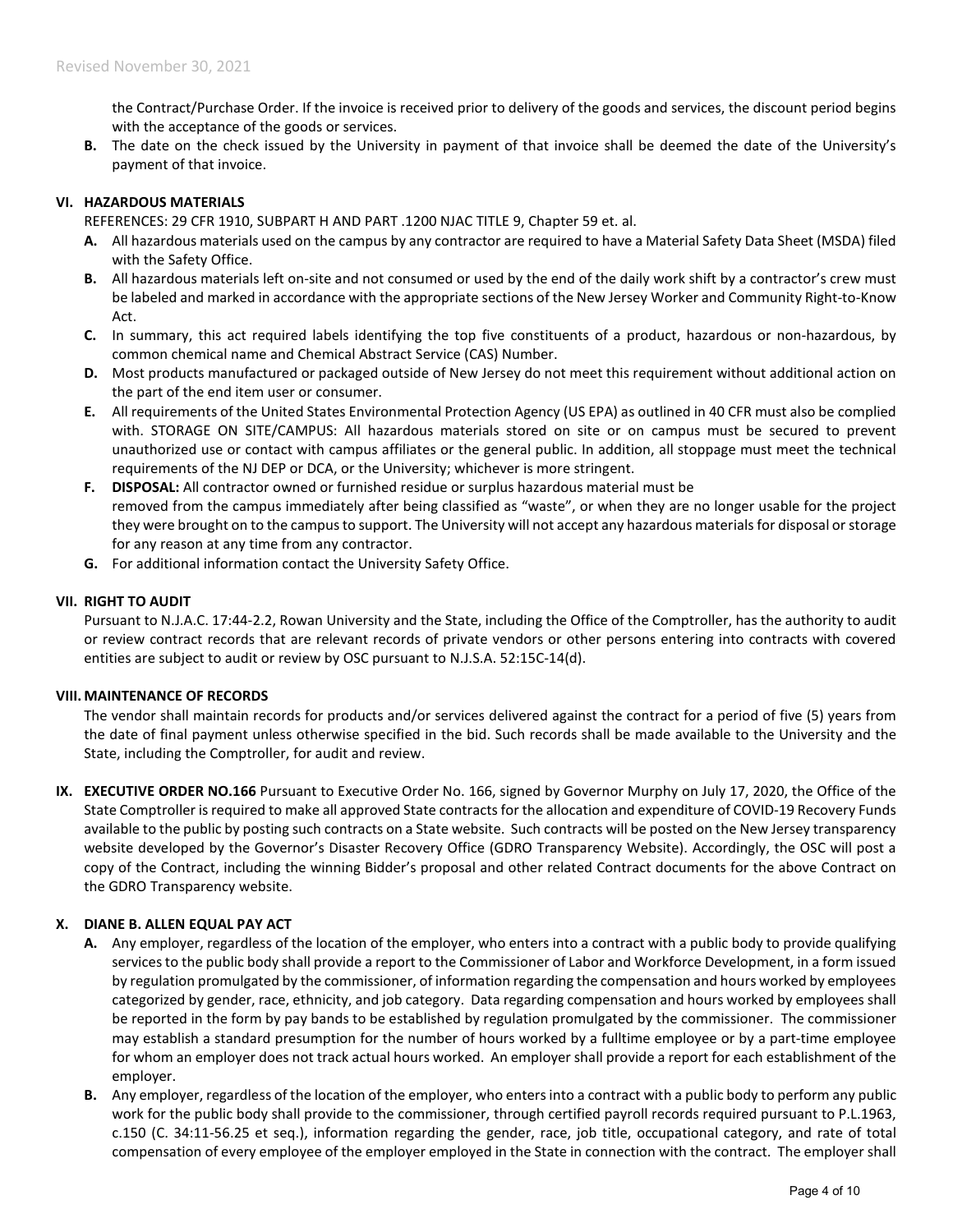provide the commissioner, throughout the duration of the contract or contracts, with an update to the information whenever payroll records are required to be submitted pursuant to P.L.1963, c.150 (C. 34:11-56.25 et seq.).

- **C.** The commissioner shall retain the information provided by the employer during any period of time that one or more contracts are in effect between the employer and any public body and not less than five years after the end of that period. The retained employment information shall be made available by the commissioner to the Division on Civil Rights in the Department of Law and Public Safety, and, upon request, provided to anyone who is or was an employee of the employer during the period of any of the contracts between the employer and any public body, or any authorized representative of the employee.
- **D.** For the purposes of the section:
	- **1.** "Public body" means the State or any agency or instrumentality of the State;
	- **2.** "Public work" means public work as defined in section 2 of P.L.1963, c.150 (C. 34:11-56.26) and which is subject to the provisions of P.L.1963, c.150 (C. 34:11-56.25 et seq.). Public work shall not include the provision of goods or products.
	- **3.** "Qualifying services" means the provision of any service to the State or to any other public body, except for public work as defined in section 2 of P.L.1963, c.150 (C. 34:11-56.26).
	- **4.** "Service" means any act performed in exchange for payment, including the provision of professional services, but shall not include the sale of goods or products.

#### **XI. COMPLIANCE WITH EXECUTIVE ORDER NO. 271**

.

Contractor/Vendor is required to comply with New Jersey Governor's Executive Order 271, requiring all employees of Contractor/Vendor to be fully vaccinated for COVID-19 or receive a weekly COVID-19 test. Failure to comply fully with Executive Order 271 shall be considered a material breach of this contract and Contractor/Vendor shall be responsible for all costs associated with non-compliance of Executive Order 271 and/or damages related to the breach of this Contract based on such noncompliance.

#### **XII. FORCE MAJEURE**

Neither Party will be liable for any failure or delay in performing an obligation under this Agreement that is due to any of the following causes, to the extent beyond its reasonable control: acts of God, accident, riots, war, terrorist act, epidemic, pandemic, quarantine, civil commotion, breakdown of communication facilities, breakdown of web host, breakdown of internet service provider, natural catastrophes, governmental acts or omissions, changes in laws or regulations, national strikes, fire, explosion, generalized lack of availability of raw materials or energy.

For the avoidance of doubt, Force Majeure shall not include (a) financial distress nor the inability of either party to make a profit or avoid a financial loss, (b) changes in market prices or conditions, or (c) a party's financial inability to perform its obligations hereunder.

**(Continued on Page 6)**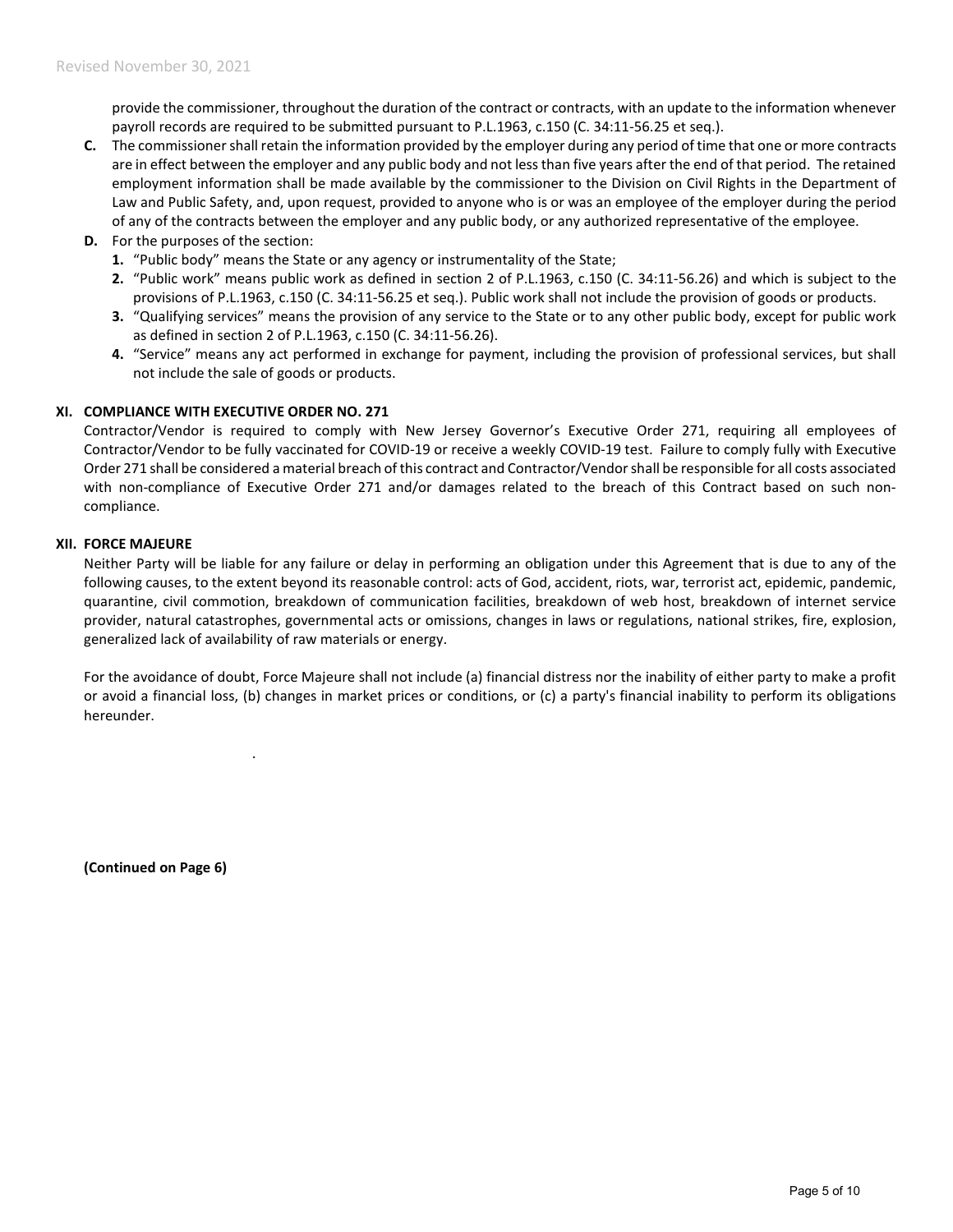# **PURCHASES FUNDED, IN WHOLE OR IN PART, BY FEDERAL FUNDS**

The provisions set forth below apply to all purchases funded, in whole or in part, by Federal funds as required by 2 CFR 200.317.

**I. CONTRACTING WITH SMALL AND MINORITY BUSINESSES, WOMEN'S BUSINESS ENTERPRISES, AND LABOR SURPLUS AREA FIRMS.**

Pursuant to 2 CFR 200.321, the State must take all necessary affirmative steps to assure that minority businesses, women's business enterprises, and labor surplus area firms are used when possible. Accordingly, if subawards are to be made the Contractor shall:

- **A.** Include qualified small and minority businesses and women's business enterprises on solicitation lists;
- **B.** Assure that small and minority businesses, and women's business enterprises are solicited whenever they are potential sources;
- **C.** Divide total requirements, when economically feasible, into smaller tasks or quantities to permit maximum participation by small and minority businesses, and women's business enterprises;
- **D.** Establish delivery schedules, where the requirement permits, which encourage participation by small and minority businesses, and women's business enterprises; and,
- **E.** Use the services and assistance, as appropriate, of such organizations as the Small Business Administration and the Minority Business Development Agency of the Department of Commerce.

## **II. DOMESTIC PREFERENCE FOR PROCUREMENTS**

Pursuant to 2 CFR 200.322, where appropriate, the State has a preference for the purchase, acquisition, or use of goods, products, or materials produced in the United States (including but not limited to iron, aluminum, steel, cement, and other manufactured products). If subawards are to be made the Contractor shall include a preference for the purchase, acquisition, or use of goods, products, or materials produced in the United States (including but not limited to iron, aluminum, steel, cement, and other manufactured products). For purposes of this section:

- **A.** "Produced in the United States" means, for iron and steel products, that all manufacturing processes, from the initial melting stage through the application of coatings, occurred in the United States.
- **B.** "Manufactured products" means items and construction materials composed in whole or in part of nonferrous metals such as aluminum; plastics and polymer-based products such as polyvinyl chloride pipe; aggregates such as concrete; glass, including optical fiber; and lumber.

#### **III. PROCUREMENT OF RECOVERED MATERIALS**

To the extent that the scope of work or specifications in the contract requires the contractor to provide any of the following items, this Section 7.1 of the Standard Terms and Conditions modifies the terms of the scope of work or specification.

Pursuant to 2 CFR 200.322, the contractor must comply with section 6002 of the Solid Waste Disposal Act, as amended by the Resource Conservation and Recovery Act, 42 U.S.C. § 6962. The requirements of Section 6002 include procuring only items designated in guidelines of the Environmental Protection Agency (EPA) at 40 CFR Part 247 that contain the highest percentage of recovered materials practicable, consistent with maintaining a satisfactory level of competition, where the purchase price of the item exceeds \$10,000 or the value of the quantity acquired during the preceding fiscal year exceeded \$10,000; procuring solid waste management services in a manner that maximizes energy and resource recovery; and establishing an affirmative procurement program for procurement of recovered materials identified in the EPAguidelines.

- **A.** Designated items are those set forth in 40 CFR 247 subpart B, as may be amended from time to time, including:
	- **1.** Paper and paper products listed in 40 C.F.R. 247.10;<br>**2.** Certain vehicular products as listed in 40 CFR 247.11
	- **2.** Certain vehicular products aslisted in 40 CFR 247.11;
	- **3.** Certain construction products listed in 40 C.F.R.247.12;<br>**4.** Certain transportation products listed in 40 C.F.R.247.1
	- **4.** Certain transportation products listed in 40 C.F.R.247.13;
	- **5.** Certain park and recreation products, 40 C.F.R. 247.14;
	- **6.** Certain landscaping products listed in 40 C.F.R. 247.15;
	- **7.** Certain non-paper office products listed in 40 C.F.R. 247.16;and
	- **8.** Other miscellaneous products listed in 40 C.F.R.247.17
- **B.** As defined in 40 CFR 247.3, "recovered material" means:
	- **1.** waste materials and byproducts which have been recovered or diverted from solid waste, but such term does not include those materials and byproducts generated from, and commonly reused within, an original manufacturing process; and
	- **2.** for purposes of purchasing paper and paper products, means waste material and byproducts that have been recovered or diverted from solid waste, but such term does not include those materials and byproducts generated from, and commonly reused within, an original manufacturing process. In the case of paper and paper products, the term recovered materials includes: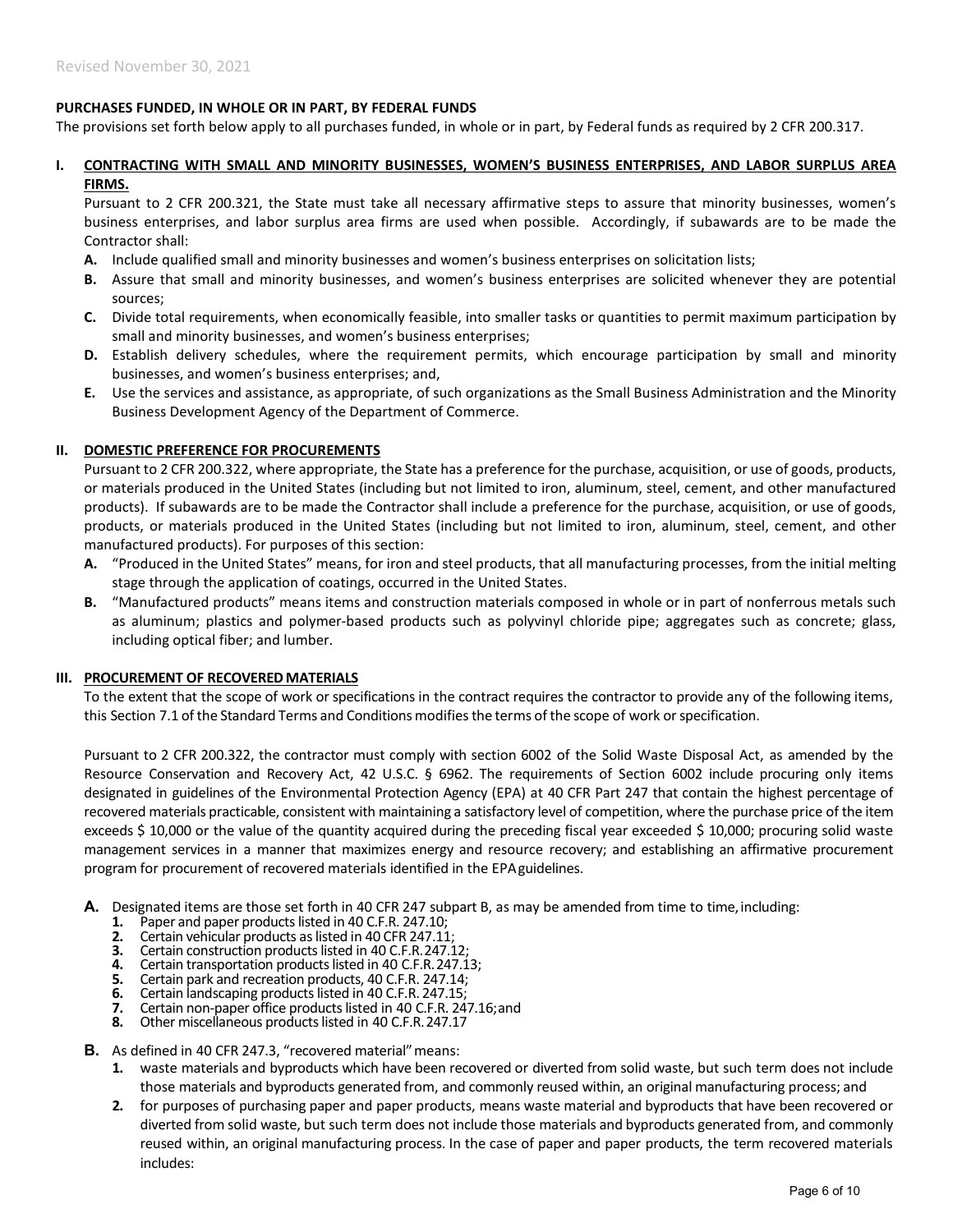- **a.** Postconsumer materials such as
	- **i.** Paper, paperboard, and fibrous wastes from retail stores, office buildings, homes, and so forth, after they have passed through their end-usage as a consumer item, including: used corrugated boxes; old newspapers; old magazines; mixed waste paper; tabulating cards; and used cordage; and
- **ii.** All paper, paperboard, and fibrous wastes that enter and are collected from municipalsolid waste, and
- **b.** Manufacturing, forest residues, and other wastes such as
	- **i.** Dry paper and paperboard waste generated after completion of the papermaking process (that is, those
	- **ii.** manufacturing operations up to and including the cutting and trimming of the paper machine reel in smaller rolls of rough sheets) including: envelope cuttings, bindery trimmings, and other paper and paperboard waste, resulting from printing, cutting, forming, and other converting operations; bag, box, and carton manufacturing wastes; and butt rolls, mill wrappers, and rejected unused stock; and
	- **iii.** Finished paper and paperboard from obsolete inventories of paper and paperboard manufacturers, merchants, wholesalers, dealers, printers, converters, or others;
	- **iv.** Fibrous byproducts of harvesting, manufacturing, extractive, or wood-cutting processes, flax, straw, linters, bagasse, slash, and other forest residues;
	- **v.** Wastes generated by the conversion of goods made from fibrous material (that is, waste rope from cordage manufacture, textile mill waste, and cuttings); and
	- **vi.** Fibers recovered from waste water which otherwise would enter the waste stream.
- **C.** For contracts in an amount greater than \$ 100,000, at the beginning of each contract year, contractor shall provide the State estimates of the total percentage of recovered material utilized in the performance of its contract for each of the categories listed is subsection (A). For all contracts subject to this Section 7.1 of the Standard Terms and Conditions, at the conclusion of each contract year, contractor shall certify to the State the minimum recovered material content actually utilized in the prior contract year.

## **IV. EQUAL EMPLOYMENT OPPORTUNITY**

Except as otherwise provided under 41 CFR Part 60, all contracts that meet the definition of "federally assisted construction contract" in 41 CFR Part 60-1.3 must include the equal opportunity clause provided under 41 CFR 60-1.4(b), in accordance with Executive Order 11246, "Equal Employment Opportunity" (30 FR 12319, 12935, 3 CFR Part, 1964-1965 Comp., p. 339), as amended by Executive Order 11375, "Amending Executive Order 11246 Relating to Equal Employment Opportunity," and implementing regulations at 41 CFR part 60, "Office of Federal Contract Compliance Programs, Equal Employment Opportunity, Department of Labor."

During the performance of this contract, the contractor agrees as follows:

- **A.** The contractor will not discriminate against any employee or applicant for employment because of race, color, religion, sex, sexual orientation, gender identity, or national origin. The contractor will take affirmative action to ensure that applicants are employed, and that employees are treated during employment without regard to their race, color, religion, sex, sexual orientation, gender identity, or national origin. Such action shall include, but not be limited to the following:
	- Employment, upgrading, demotion, or transfer; recruitment or recruitment advertising; layoff or termination; rates of pay or other forms of compensation; and selection for training, including apprenticeship. The contractor agrees to post in conspicuous places, available to employees and applicants for employment, notices to be provided setting forth the provisions of this nondiscrimination clause.
- **B.** The contractor will, in all solicitations or advertisements for employees placed by or on behalf of the contractor, state that all qualified applicants will receive consideration for employment without regard to race, color, religion, sex, sexual orientation, gender identity, or national origin.
- **C.** The contractor will not discharge or in any other manner discriminate against any employee or applicant for employment because such employee or applicant has inquired about, discussed, or disclosed the compensation of the employee or applicant or another employee or applicant. This provision shall not apply to instances in which an employee who has access to the compensation information of other employees or applicants as a part of such employee's essential job functions discloses the compensation of such other employees or applicants to individuals who do not otherwise have access to such information, unless such disclosure is in response to a formal complaint or charge, in furtherance of an investigation, proceeding, hearing, or action, including an investigation conducted by the employer, or is consistent with the contractor's legal duty to furnish information.
- **D.** The contractor will send to each labor union or representative of workers with which he/she has a collective bargaining agreement or other contract or understanding, a notice to be provided advising the said labor union or workers' representatives of the contractor's commitments under this section, and shall post copies of the notice in conspicuous places available to employees and applicants for employment.
- **E.** The contractor will comply with all provisions of Executive Order 11246 of September 24, 1965, and of the rules, regulations,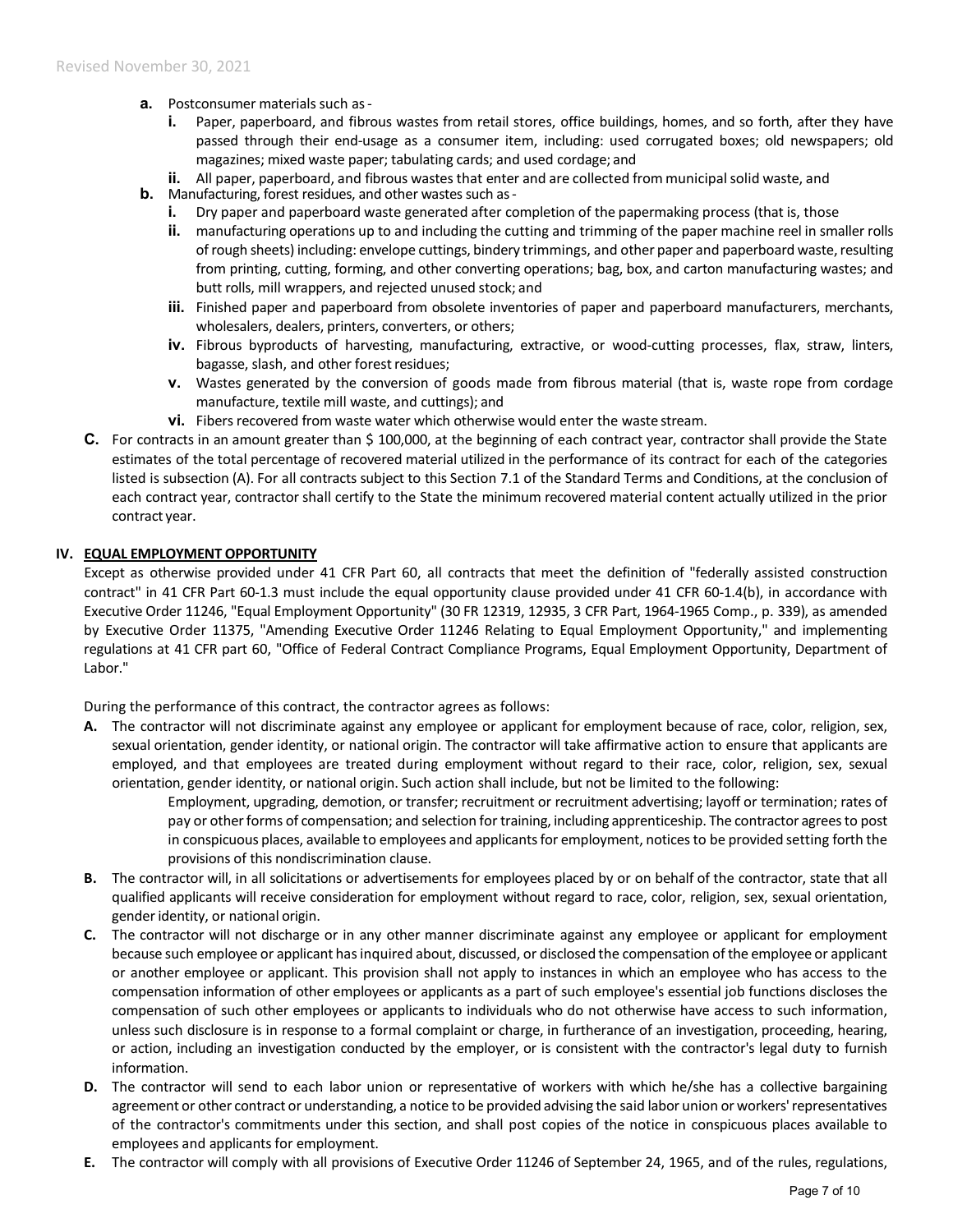and relevant orders of the Secretary of Labor.

- **F.** The contractor will furnish all information and reports required by Executive Order 11246 of September 24, 1965, and by rules, regulations, and orders of the Secretary of Labor, or pursuant thereto, and will permit access to his/her books, records, and accounts by the administering agency and the Secretary of Labor for purposes of investigation to ascertain compliance with such rules, regulations, and orders.
- **G.** In the event of the contractor's noncompliance with the nondiscrimination clauses of this contract or with any of the said rules, regulations, or orders, this contract may be canceled, terminated, or suspended in whole or in part and the contractor may be declared ineligible for further Government contracts or federally assisted construction contracts in accordance with procedures authorized in Executive Order 11246 of September 24, 1965, and such other sanctions may be imposed and remedies invoked as provided in Executive Order 11246 of September 24, 1965, or by rule, regulation, or order of the Secretary of Labor, or as otherwise provided by law.
- **H.** The contractor will include the portion of the sentence immediately preceding paragraph (1) and the provisions of paragraphs (1) through (8) in every subcontract or purchase order unless exempted by rules, regulations, or orders of the Secretary of Labor issued pursuant to section 204 of Executive Order 11246 of September 24, 1965, so that such provisions will be binding upon each subcontractor or vendor. The contractor will take such action with respect to any subcontract or purchase order as the administering agency may direct as a means of enforcing such provisions, including sanctions for noncompliance:

Provided, however, that in the event a contractor becomes involved in, or is threatened with, litigation with a subcontractor or vendor as a result of such direction by the administering agency, the contractor may request the United States to enter into such litigation to protect the interests of the United States.

The applicant further agrees that it will be bound by the above equal opportunity clause with respect to its own employment practices when it participates in federally assisted construction work: Provided, That if the applicant so participating is a State or local government, the above equal opportunity clause is not applicable to any agency, instrumentality or subdivision of such government which does not participate in work on or under the contract.

The applicant agrees that it will assist and cooperate actively with the administering agency and the Secretary of Labor in obtaining the compliance of contractors and subcontractors with the equal opportunity clause and the rules, regulations, and relevant orders of the Secretary of Labor, that it will furnish the administering agency and the Secretary of Labor such information as they may require for the supervision of such compliance, and that it will otherwise assist the administering agency in the discharge of the agency's primary responsibility for securing compliance.

The applicant further agrees that it will refrain from entering into any contract or contract modification subject to Executive Order 11246 of September 24, 1965, with a contractor debarred from, or who has not demonstrated eligibility for, Government contracts and federally assisted construction contracts pursuant to the Executive Order and will carry out such sanctions and penalties for violation of the equal opportunity clause as may be imposed upon contractors and subcontractors by the administering agency or the Secretary of Labor pursuant to Part II, Subpart D of the Executive Order. In addition, the applicant agrees that if it fails or refuses to comply with these undertakings, the administering agency may take any or all of the following actions: Cancel, terminate, or suspend in whole or in part this grant (contract, loan, insurance, guarantee); refrain from extending any further assistance to the applicant under the program with respect to which the failure or refund occurred until satisfactory assurance of future compliance has been received from such applicant; and refer the case to the Department of Justice for appropriate legal proceedings.

# **V. DAVIS-BACON ACT, 40 U.S.C. 3141-3148, AS AMENDED**

When required by Federal program legislation, all prime construction contracts in excess of \$ 2,000 awarded by non-Federal entities must include a provision for compliance with the Davis-Bacon Act (40 U.S.C. 3141-3144, and 3146-3148) as supplemented by Department of Labor regulations (29 CFR Part 5, "Labor Standards Provisions Applicable to Contracts Covering Federally Financed and Assisted Construction"). In accordance with the statute, contractors must be required to pay wages to laborers and mechanics at a rate not less than the prevailing wages specified in a wage determination made by the Secretary of Labor. In addition, contractors must be required to pay wages not less than once a week. The non-Federal entity must place a copy of the current prevailing wage determination issued by the Department of Labor in each solicitation. The decision to award a contract or subcontract must be conditioned upon the acceptance of the wage determination. The non-Federal entity must report all suspected or reported violations to the Federal awarding agency. The contracts must also include a provision for compliance with the Copeland "Anti-Kickback" Act (40 U.S.C. 3145), as supplemented by Department of Labor regulations (29 CFR Part 3, "Contractors and Subcontractors on Public Building or Public Work Financed in Whole or in Part by Loans or Grants from the United States"). The Act provides that each contractor or subrecipient must be prohibited from inducing, by any means, any person employed in the construction, completion, or repair of public work, to give up any part of the compensation to which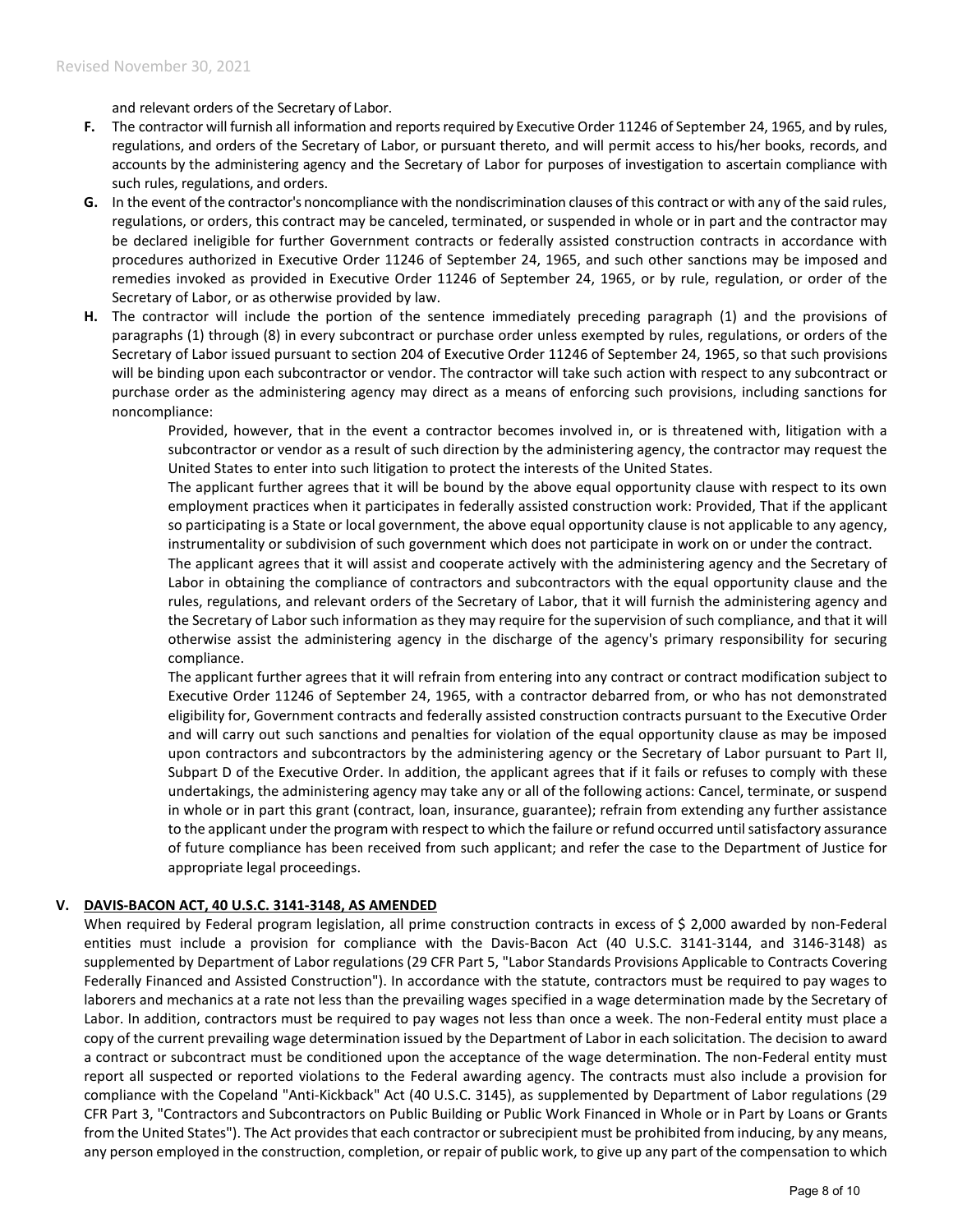he or she is otherwise entitled. The non-Federal entity must report all suspected or reported violations to the Federal awarding agency.

#### **VI. COPELAND ANTI\_KICK-BACK ACT**

Where applicable, the Contractor must comply with Copeland "Anti-Kickback" Act (40 U.S.C. 3145), as supplemented by Department of Labor regulations (29 CFR Part 3, "Contractors and Subcontractors on Public Building or Public Work Financed in Whole or in Part by Loans or Grants from the United States").

- **A.** Contractor. The Contractor shall comply with 18 U.S.C. § 874, 40 U.S.C. § 3145, and the requirements of 29 C.F.R. pt. 3 as may be applicable, which are incorporated by reference into the OGS centralized contract.
- **B.** Subcontracts. The Contractor or subcontractor shall insert in any subcontracts the clause above and such other clauses as FEMA may by appropriate instructions require, and also a clause requiring the subcontractors to include these clauses in any lower tier subcontracts. The prime contractor shall be responsible for the compliance by any subcontractor or lower tier subcontractor with all of these contract clauses.
- **C.** Breach. A breach of the clauses above may be grounds for termination of the OGS centralized contract, and for debarment as a Contractor and subcontractor as provided in 29 C.F.R. § 5.12.

#### **VII. CONTRACT WORKHOURS AND SAFETY STANDARDS ACT, 40 U.S.C. 3701-3708**

Where applicable, all contracts awarded by the non-Federal entity in excess of \$100,000 that involve the employment of mechanics or laborers must include a provision for compliance with 40 U.S.C. 3702 and 3704, as supplemented by Department of Labor regulations (29 CFR Part 5). Under 40 U.S.C. 3702 of the Act, each contractor must be required to compute the wages of every mechanic and laborer on the basis of a standard work week of 40 hours. Work in excess of the standard work week is permissible provided that the worker is compensated at a rate of not lessthan one and a half timesthe basic rate of pay for all hours worked in excess of 40 hours in the work week. The requirements of 40 U.S.C. 3704 are applicable to construction work and provide that no laborer or mechanic must be required to work in surroundings or under working conditions which are unsanitary, hazardous or dangerous. These requirements do not apply to the purchases of supplies or materials or articles ordinarily available on the open market, or contracts for transportation or transmission of intelligence.

#### **VIII. RIGHTS TO INVENTIONS MADE UNDER A CONTRACT OR AGREEMENT**

If the Federal award meets the definition of "funding agreement" under 37 CFR § 401.2 (a) and the recipient or subrecipient wishes to enter into a contract with a small business firm or nonprofit organization regarding the substitution of parties, assignment or performance of experimental, developmental, or research work under that "funding agreement," the recipient or subrecipient must comply with the requirements of 37 CFR Part 401, "Rights to Inventions Made by Nonprofit Organizations and Small Business Firms Under Government Grants, Contracts and Cooperative Agreements," and any implementing regulations issued by the awarding agency.

## **IX. CLEAN AIR ACT, 42 U.S.C. 7401-7671Q, AND THE FEDERAL WATER POLLUTION CONTROL ACT, 33 U.S.C. 1251-1387, AS AMENDED**

Contracts and subgrants of amounts in excess of \$150,000 must contain a provision that requires the non-Federal award to agree to comply with all applicable standards, orders or regulations issued pursuant to the Clean Air Act (42 U.S.C. 7401-7671q) and the Federal Water Pollution Control Act as amended (33 U.S.C. 1251-1387). Violations must be reported to the Federal awarding agency and the Regional Office of the Environmental Protection Agency (EPA).

## **X. DEBARMENT AND SUSPENSION (EXECUTIVE ORDERS 12549 AND 12689)**

A contract award (see 2 CFR 180.220) must not be made toparties listed on the government wide exclusionsin the System for Award Management (SAM), in accordance with the OMB guidelines at 2 CFR 180 that implement Executive Orders 12549 (3 CFR part 1986 Comp., p. 189) and 12689 (3 CFR part 1989 Comp., p. 235), "Debarment and Suspension." SAM Exclusions contains the names of parties debarred, suspended, or otherwise excluded by agencies, as well as parties declared ineligible under statutory or regulatory authority other than Executive Order 12549.

#### **XI. BYRD ANTI-LOBBYING AMENDMENT, 31 U.S.C. 1352**

Contractors that apply or bid for an award exceeding \$ 100,000 must file the required certification. Each tier certifies to the tier above that it will not and has not used Federal appropriated funds to pay any person or organization for influencing or attempting to influence an officer or employee of any agency, a member of Congress, officer or employee of Congress, or an employee of a member of Congress in connection with obtaining any Federal contract, grant or any other award covered by 31 U.S.C. 1352. Each tier must also disclose any lobbying with non-Federal funds that takes place in connection with obtaining any Federal award. Such disclosures are forwarded from tier to tier up to the non-Federal award.